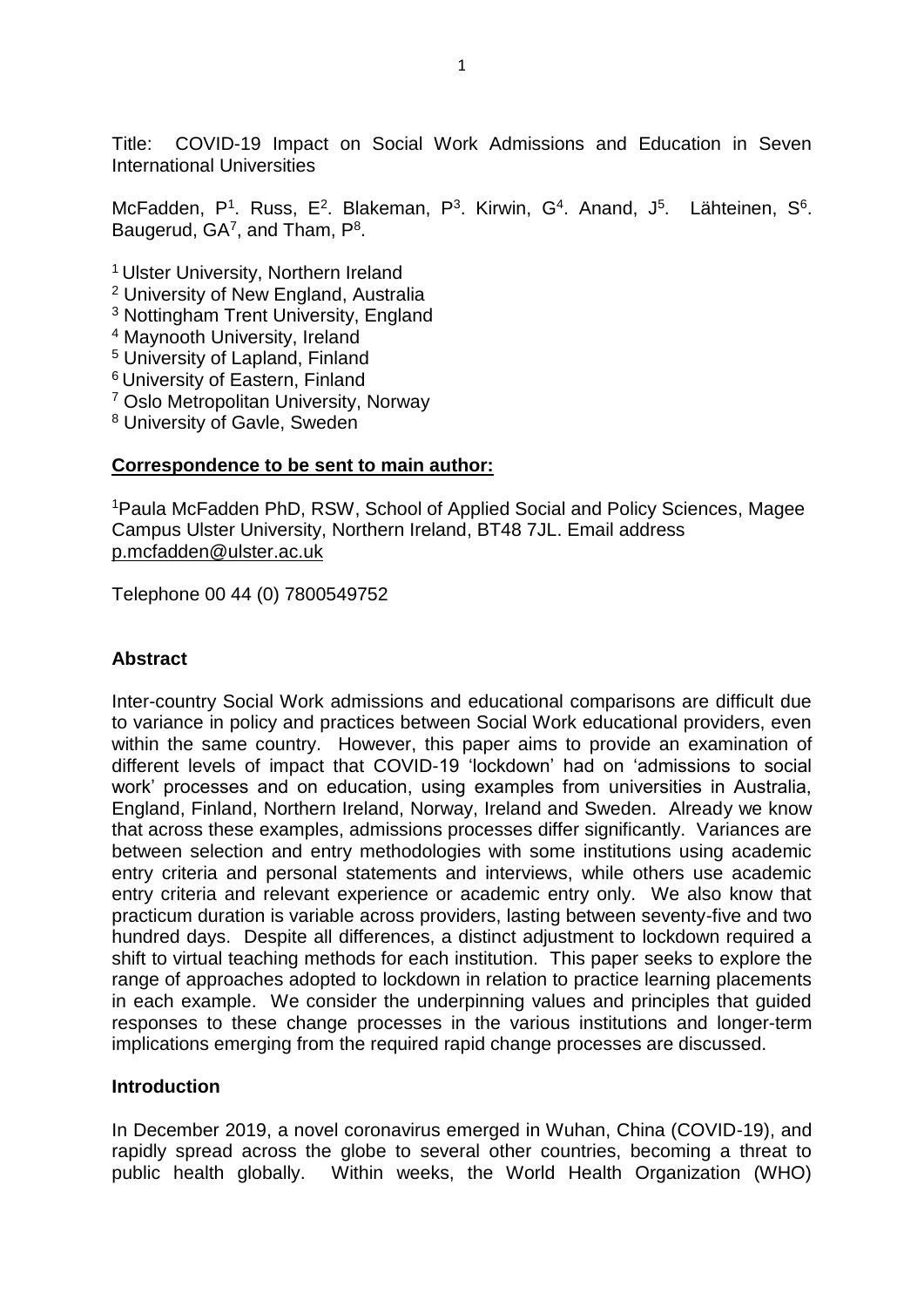designated the virus a global pandemic, and all countries were urged to take 'urgent and aggressive action' to reduce the risk of viral contamination and reduce fatalities (WHO, 2020). By March, the COVID-19 virus had spread to 177 countries (Sahu, 2020). Globally this pandemic has led to great social and economic disruption for governments and their citizens with a rising death toll and attempts to prepare, protect and treat citizens, which impacted across all sectors in society. Legislation was rapidly produced to set out the lawful basis of COVID-19 related public health rules and restrictions across countries. Governments imposed drastic measures to manage risk to public health, including the closure of major institutions, including education, hospitality, social and travel sectors. In order to reduce risk of viral spread, people were asked to isolate, apply strict social distance rules and work from home. The pandemic therefore has impacted on most aspects of life for global citizens, including 'lock-down' necessitating closure to schools and universities (UNESCO, 2020). We consider the rapid change process required in this context and specifically, how this impacted social work education. We apply a 'compressed modernity' lens to conceptualise the deconstruction and reconstruction of previously considered 'concrete' systems and processes required in our universities for admissions, course delivery and curriculum management.

### *Aims and Objectives*

This paper aims to examine how representatives from universities in seven countries, including Australia, England, Finland, Northern Ireland, Norway, Ireland and Sweden, reflect on the impact of COVID-19 on social work education. Author representatives from seven countries will reflect on the following questions relating to their university.

What impact did the COVID-19 pandemic have on the following three domains?

- 1. Admissions to social work education.
- 2. Teaching and learning activities.
- 3. Practice placements.

# **Methodology**

The lead author invited co-authors from these countries to contribute to the paper by responding to the three questions above.

### **Theoretical Framework**

The paper will draw on systems and resilience theory to consider the exogenous shock absorbed by the need for rapid change, specifically in social work education systems during the pandemic period. We also comment on resilience in the interconnected systems associated with social work educational provision. Bronfenbrenner's Systems theory (1992) has relevance in the context of social work education, as several structures contribute to the educational process. For example, using the concentric circle model, students are at the micro level, directly impacted by the meso-system, via educational knowledge transfer in interaction with peers and academic staff whilst using a range of teaching and learning resources. This activity happens in the context of an exo-system, which includes placement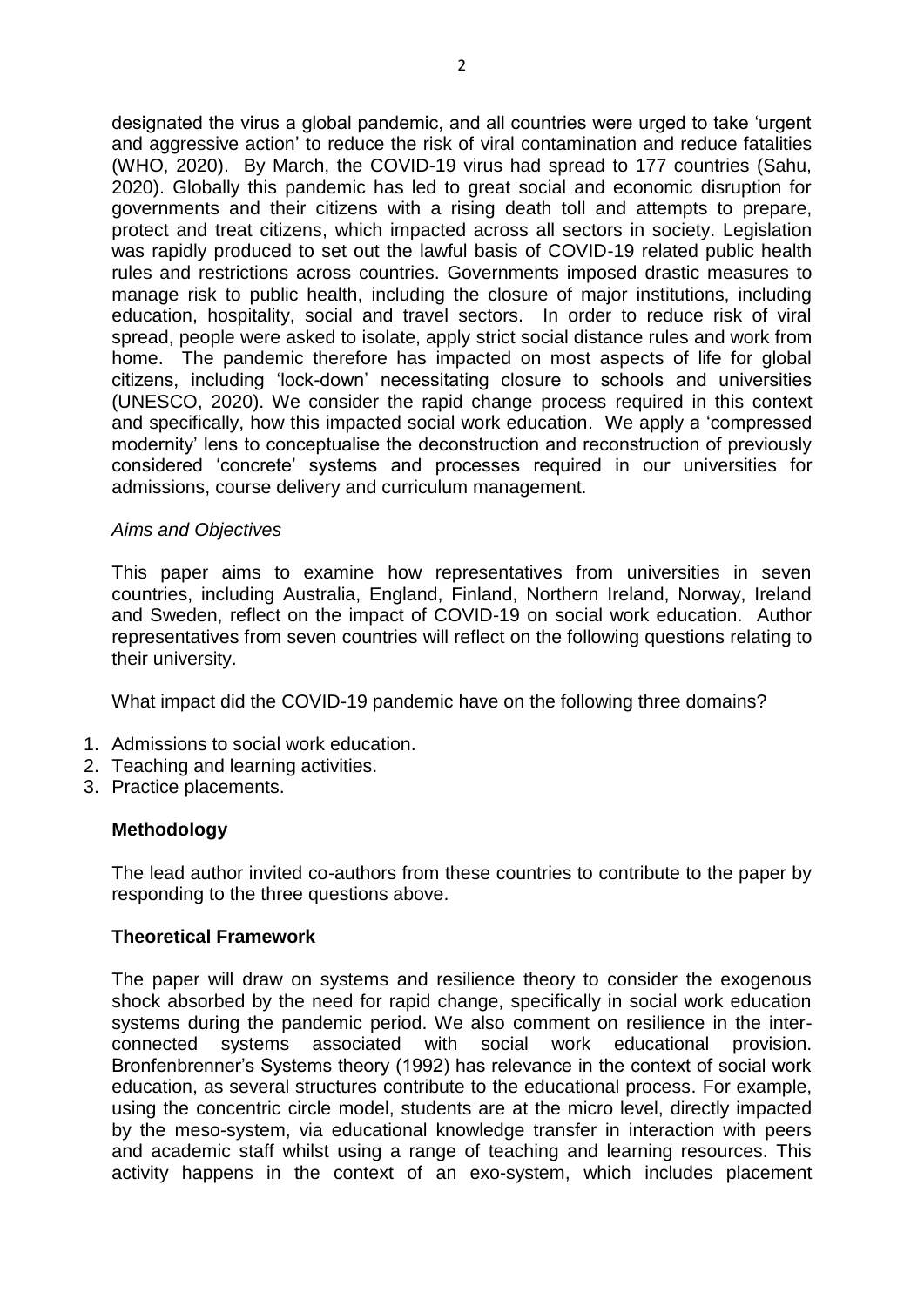providers, employers, practice teachers, regulators and professional bodies. A model of resilience proposed by Comfort *et al.,* (2010), frames systems at levels of resilience to 'external shock', to emerge from disruptive episodes with their central institutions intact. For social work students and educators, responding to unforeseen challenges related to campus closure, abrupt ending to practicum, and a sudden shift to online admissions and teaching environments, demonstrated levels of resilience and flexibility in people and structures. But this rapid change also involves tensions and challenges across layers of systems, that are both interconnected and dynamic, but simultaneously separate. Boin (2009) defines resilience in the context of disaster management at specific stages such as mitigation, prevention, preparation and response and recovery and offers models of evaluation from individual, organizational and policy contexts. From this perspective, determinants of effective change strategies are centred on several characteristics. These include an ability to improvise, ensure a flexible and co-ordinated approach and endurance. In this paper, these characteristics are identified as the protective factors that facilitated levels of resilience in social work educational systems in our examples.

# **Results**

# *1. Changes to Admissions*

Variations to admissions processes are evidenced across examples in this paper. All universities use grades or entry examination. Some use a level of work experience to assess suitability and England and Ireland use personal statements. Sweden and Finland use grades only. Some universities do not rely on interviews as part of their selection processes, whilst England, Northern Ireland and Ireland do. Adjustments were required at micro, meso and exo-system levels, showing an ability to adapt in a co-ordinated and flexible way in line with Boin's resilience framework. Those that usually recruit students using interviews had to rapidly adapt to online methods in order to ensure a first-year cohort would be in place for 2020-21 entry. Those universities all shifted to varying examples of 'virtual' interviews and either pre-recorded responses to questions within a pre-arranged timeframe or used synchronous interviews. Decisions on how to manage this shift was sometimes autonomous for universities (Ireland, England) and sometimes in agreement and in partnership with external stakeholders, namely social work employers, who contribute to the admissions interview processes and governing bodies such as regulators (Northern Ireland). In Australia, admissions processes were unaffected, but registration and enrolments were impacted as the academic year begins in

| <b>Admissions Criteria</b>                                                                                                     | Australia | England     | Finland | N. Ireland | Norway    | Ireland     | Sweden |  |  |  |
|--------------------------------------------------------------------------------------------------------------------------------|-----------|-------------|---------|------------|-----------|-------------|--------|--|--|--|
| Grades (or<br>matriculation exam)<br>(G)<br>Experience Important<br>(E)<br>Interviews (I)<br><b>Personal Statements</b><br>(P) | GE        | <b>GEPI</b> | G       | GI         | <b>GE</b> | <b>GEIP</b> | G      |  |  |  |

### **Table 1. The admission process for Social Work Education**

January. Table 1 outlines the range of methods used across the universities.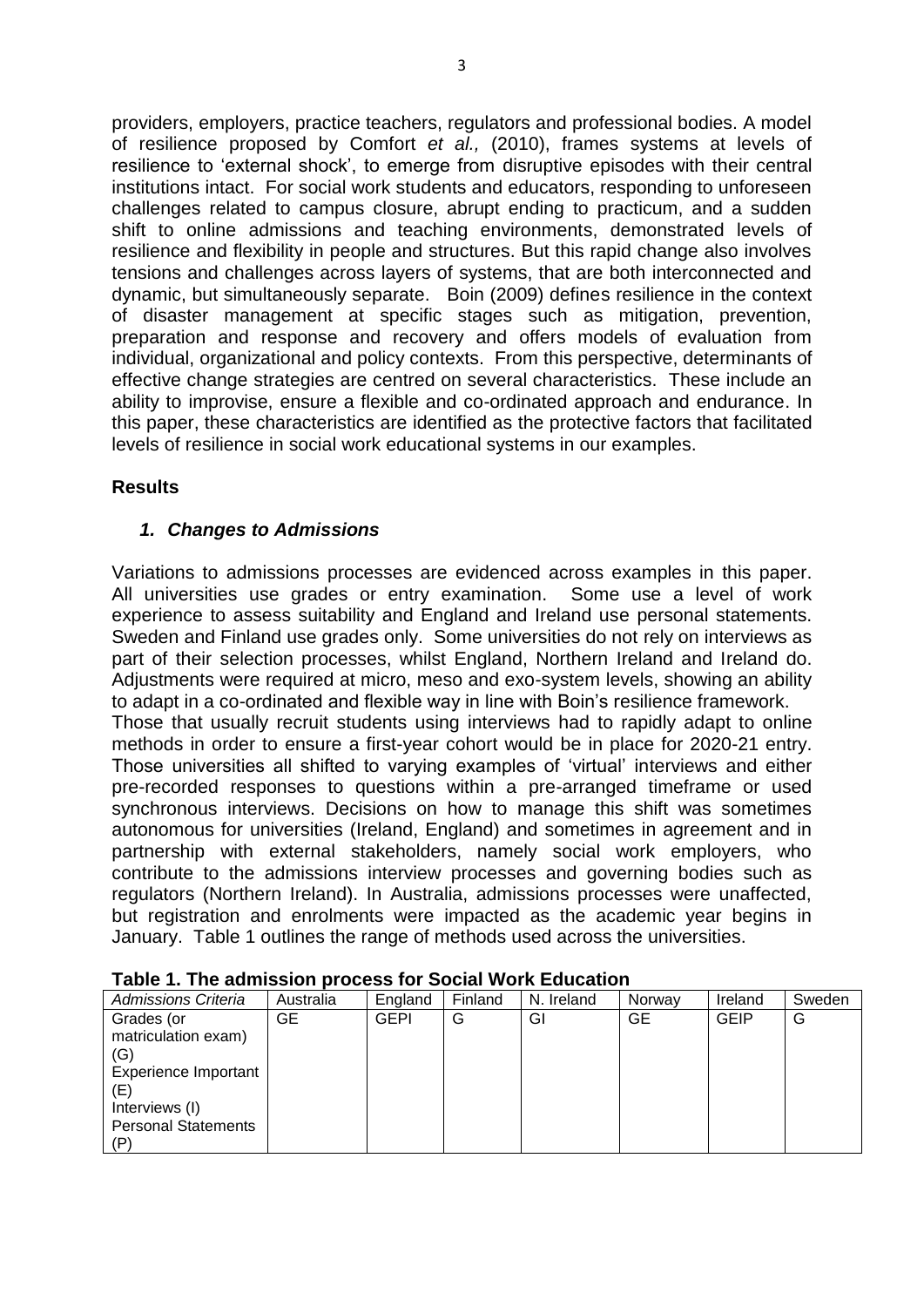# *2. Lockdown and Campus Closure – Rapid Shift to Online Learning*

All universities in these examples had to show flexibility by moving to online teaching and learning methods due to campus closure. For some universities, online teaching is a relative norm and usual teaching has a mixture of online and in-person teaching elements (Sweden, Finland, Norway, Australia) whilst in other universities, this was a new departure (England, Northern Ireland, Ireland) and rapid change processes were experienced at micro and meso system levels. These included considerations of staff training, student internet accessibility issues and access to devices, homeschooling demands on staff and students and caring for relatives or self-shielding due to untested COVID-19 like symptoms. Examples from Sweden, Norway, Finland and Australia, showed planning and flexibility for the first-year cohort entry in 2020- 21, which includes exceptions being made for newly admitted students to have some in-person teaching in smaller groups in line with social distancing rules. This was based on concerns about student retention and additional concerns around high applicant numbers seeking to defer until 2021 entry. In our examples, some authors write about their own university experience and others set this in the context of regional approaches across universities in their countries thus operating at a macro system level which showed system adaptability and endurance in this rapid change process.

### *Australia*

The Australian university is a regional university and a long-term provider of online education with 80% of students typically studying online. The social work program offers both on-campus and online study modes. To meet accreditation standards all social work students are required to meet a minimum level of face-to-face attendance [Australian Association of Social Work (AASW), 2020a, p16] with attendance for online students focusing on practice skills. The transition to fully online teaching was able to be managed due to existing online content and approaches with adjustments to assessments and provision of skills training online.

### *England*

The English university shifted to online teaching following lock-down. Technology was used to provide a mixture of synchronous and a-synchronous teaching and learning platforms. This was achieved using existing Virtual Learning Environment. On-line tutorials, discussions and group work were provided. Student feedback was positive. The use of remote working technology has been noted to be exhausting by staff and students. The assessment schedule was altered, and the regulations around extensions was relaxed

#### *Finland*

In Finland, a partnership model exists through the Finnish National University Network for Social Work (Sosnet) with co-operation across six universities delivering social work education. A regional decision was reached for teaching faculty to work remotely, and all courses were to be delivered online. Each university and their teachers had the freedom to adapt teaching and learning methods accordingly to local needs. In comparison with educators in other disciplines, social work teachers had flexibility and were pedagogically equipped and experienced to undertake the necessary changes. Consequently, the transition to an online program was accomplished without major problems.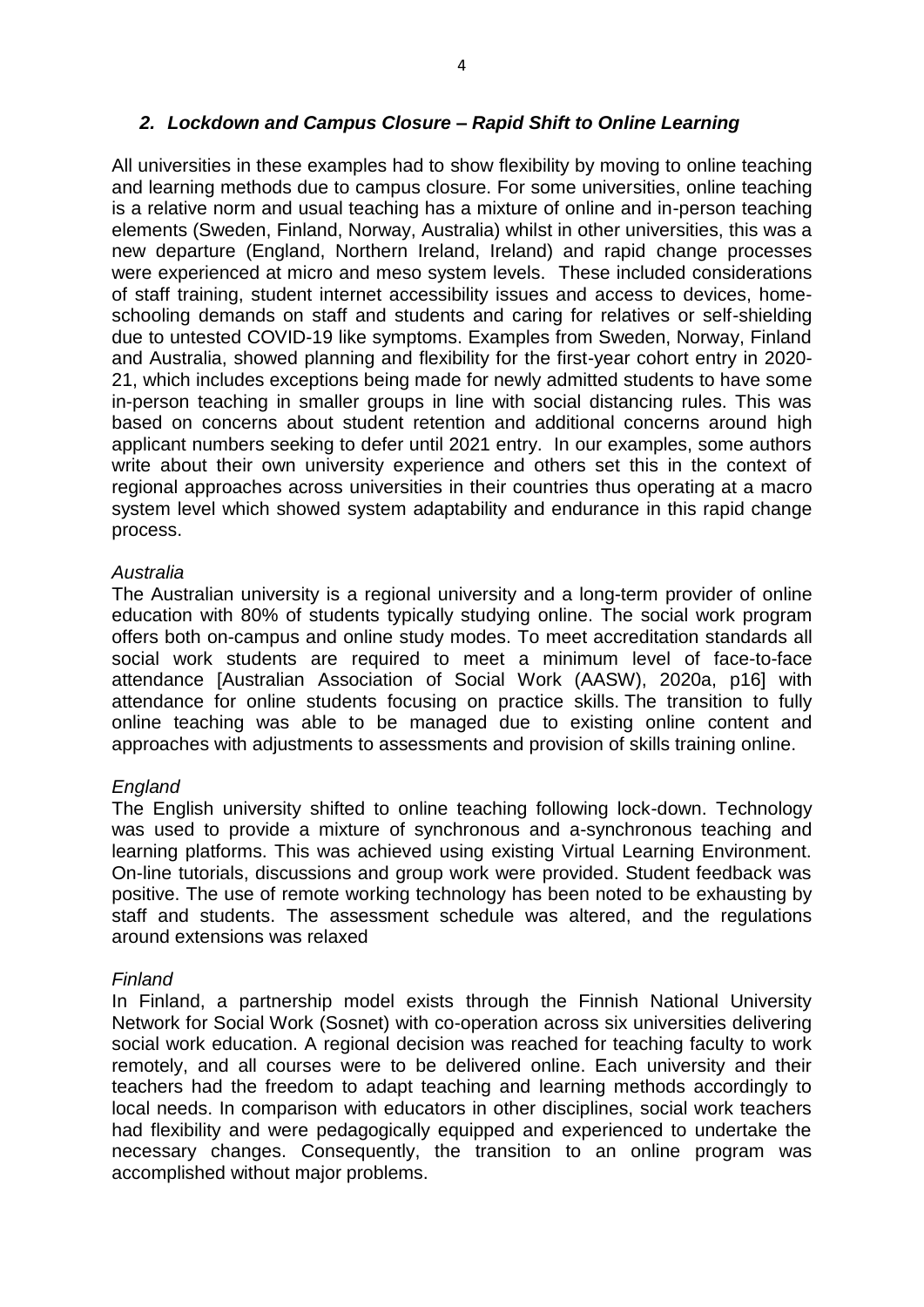# *Ireland*

In Ireland there are five universities and one Further Education college delivering social work education and the methods of teaching and learning delivery are mainly face to face. In the Irish university, an immediate shift to online teaching was reflected by the rapid shift of academic staff, to alternative modes of delivery, Small group interactive online teaching was the preferred option from students which was labour intensive for academic staff as teaching had to be repeated across subgroups of students. Working from home, no access to usual office technical equipment and variable internet accessibility and hardware and software availability were noted as key challenges.

## *Northern Ireland*

In Northern Ireland, there are two universities delivering social work education, and they are connected by a regional 'Degree Partnership' model but have autonomy around independent institutional decisions on matters of teaching and delivery within the 'Rules of the Degree' as set out by the regulator, Northern Ireland, Social Care Council. Both universities shifted to online teaching and learning modes of delivery in order to complete the required teaching and assessment to ensure students were progressed through exam board processes. Challenges for academic staff related to moving learning and teaching resources to online formats, and ensuring students had access to internet and devices to ensure they could participate

## *Norway*

The Norwegian example describes the need to rapidly shift to online teaching, as a 'digital revolution'. Academics established a Facebook group shortly after the lockdown called 'Digital Resources Teaching Guide'. The group recruited thousands of members and provided peer-to-peer support with guidance on how to conduct digital teaching. In addition, the universities and colleges provided digital mentors for technical support. The most challenging aspect to this shift, were in relation to communication skills training. For instance, role-play is a central part of training in helping students learn and develop skills in professional conversations.

### *Sweden*

In Swedish example, moving to online teaching was not a dramatic change, as most of Social Work Education in this university was already online, with students living in different parts of Sweden. Lectures, seminars, group discussions were already delivered virtually, except for once or twice during training when the students were expected to be on campus occasionally per semester. Skills training and personal development seminars are usually in person in the Swedish university and these too shifted to online. Not all universities in Sweden provide 'distance based' online teaching to this extent. For those universities the shift to online teaching would have meant a rapid change.

# *3. Implications for Practicum*

Across all universities in our examples, practice placements ended or were paused during March 2020, due to government based COVID-19 directives, which informed university guidance on health and safety for students and staff. The interesting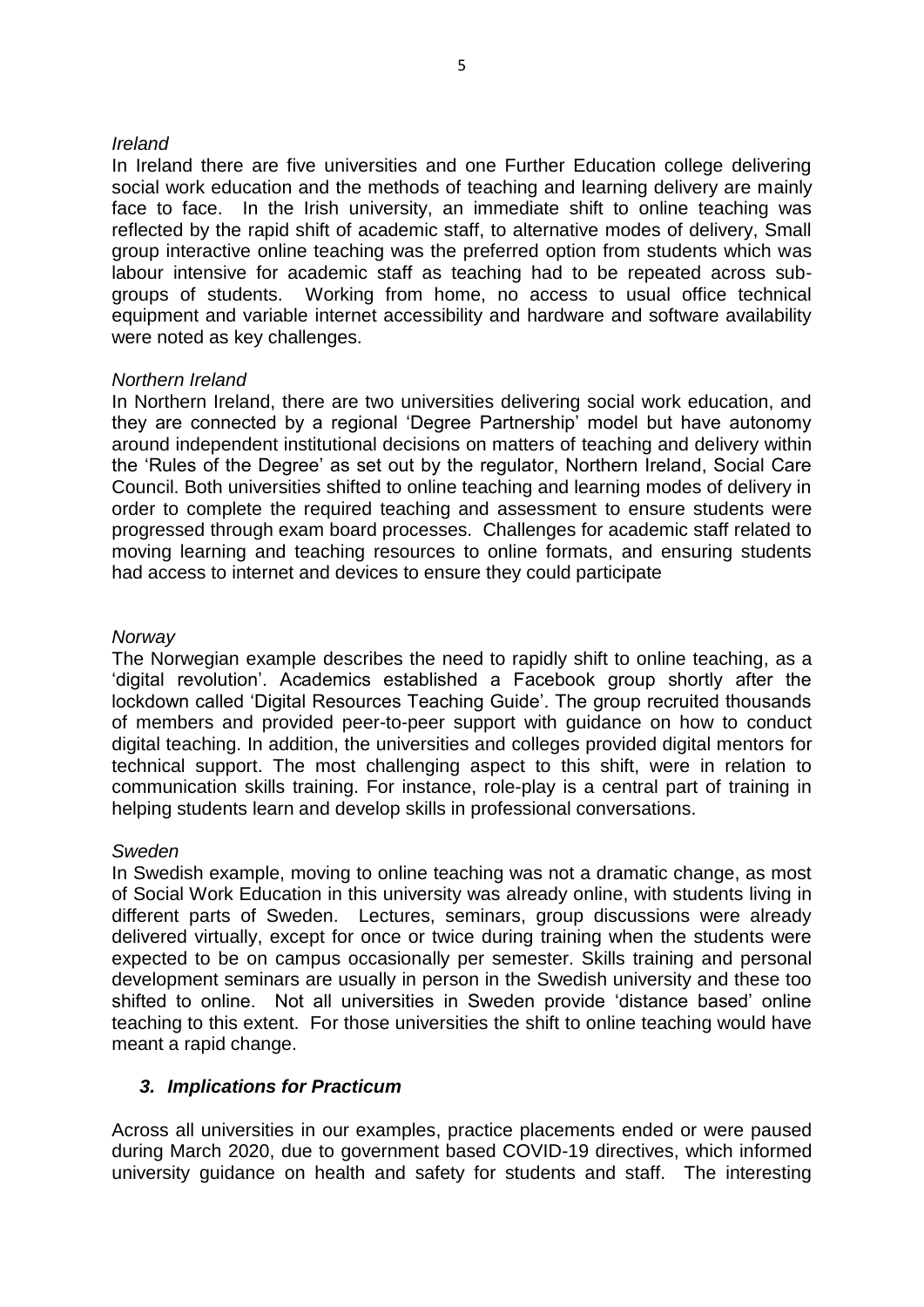difference across examples in this paper, is variances in university autonomy in this rapid decision-making process, especially if the universities are in national or regional partnerships with other universities and governing bodies. This in some instances is related to whether, social work and social work education, is a regulated profession coupled with the role of governing bodies, such as regulators or government at macro-system levels. Table 2 shows that in England, Northern Ireland, Ireland and Finland, social work is a protected legal title and is a regulated profession. In some of these examples, this means that social work education is also regulated (England, Ireland and Northern Ireland), but this is not the case in Finland.

In all these regulated examples, partnership decisions with external bodies were reached about ending placement which included communication and decision making with key stakeholders such as other universities, regulators, employers, municipalities and/or government showing a co-ordinated and flexible approach to crises and change. Alongside these distinct variations, other differences are noteworthy across countries that are unrelated to the current discussion but provide interesting context. For example, differing duration of courses also co-exist in both regulated and non-regulated course provision. The range for undergraduate qualification's in social work is between 3 and 5 years and duration for master's level is 2 years in all examples. Practicum days also vary significantly. Table 2 shows that this ranges from 75 days in Sweden to 185 days in Northern Ireland. This shows that there isn't international consensus on practicum duration for social work education.

| practicum |  | Table 2. Regulation, duration of social work education and impact on |  |  |  |  |
|-----------|--|----------------------------------------------------------------------|--|--|--|--|
|           |  |                                                                      |  |  |  |  |

|                                                                                             | Australia | England        | Finland        | N. Ireland     | Ireland        | Norway         | Sweden         |
|---------------------------------------------------------------------------------------------|-----------|----------------|----------------|----------------|----------------|----------------|----------------|
| Social Work is<br>legally<br>a<br>title<br>protected<br>and<br>a<br>regulated<br>profession | No.       | Yes            | Yes            | Yes            | Yes            | No.            | No.            |
| Length (years)<br>Undergraduate                                                             | 4         | 4              | 3              | 3              | 4              | 3              | 3.5            |
| Length (years)<br><b>Masters</b><br>or<br>Relevant<br>Graduate<br>Route                     | 2         | $\overline{2}$ | $\overline{2}$ | $\overline{2}$ | $\overline{2}$ | $\overline{2}$ | $\overline{2}$ |
| Practicum<br>days                                                                           | 145       | 170            | 120            | 185            | 133            | 135            | 75             |

# *Australia*

In the Australian example, approximately 40% of placements were impacted including being delayed, stopped, paused or students being shifted from service user direct contact, to increased project or research activities. Of those continuing to provide direct service user contact, some did so via telehealth approaches through work from home arrangements. This micro level flexibility was supported at a macro level by the AASW (2020b). Although education providers tried to minimise impact on progress, this interruption to practicum had potential to delay course progression and graduation for some.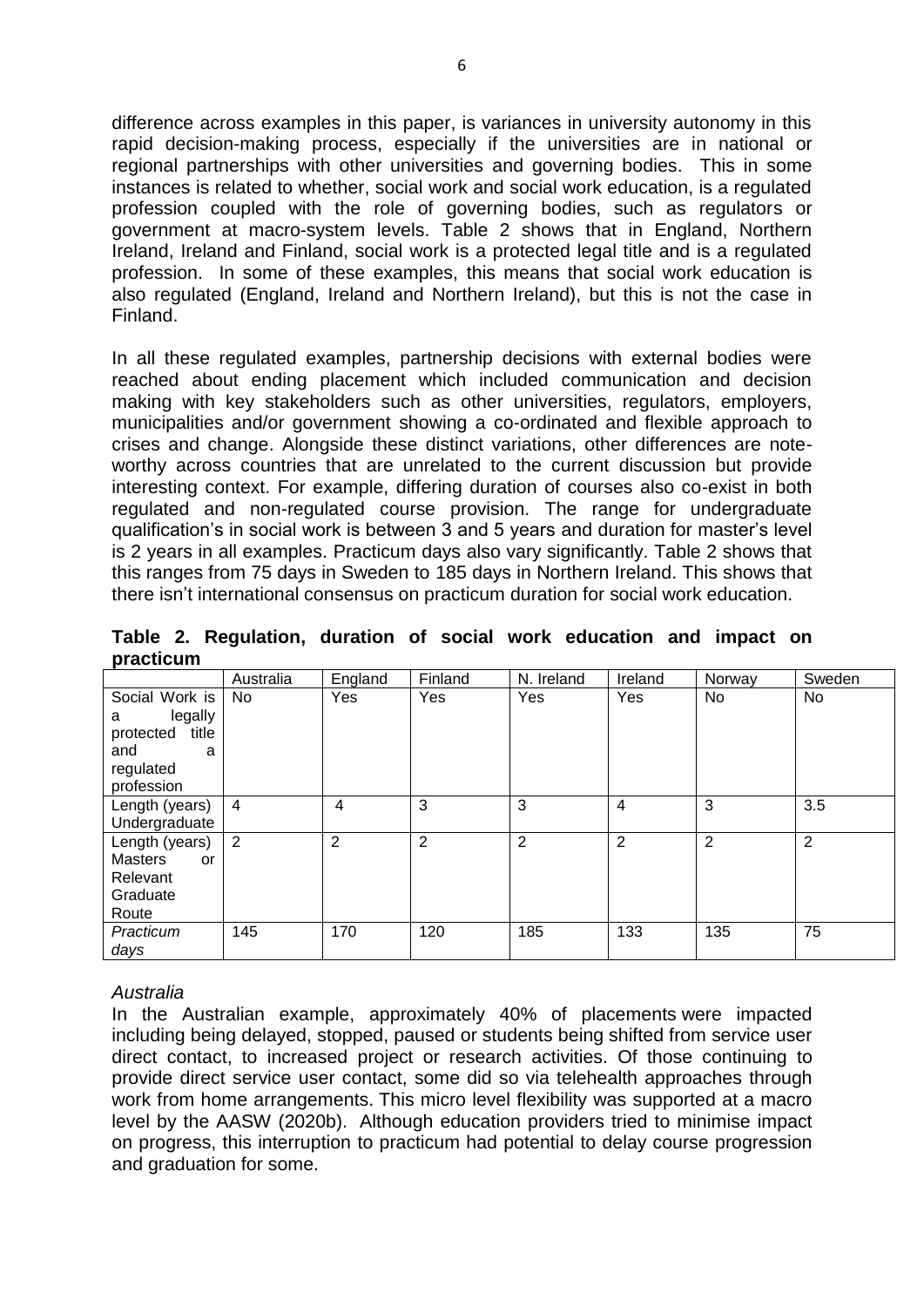## *England*

In the English university in our example, only community-based placements continued. At a macro-level, the professional regulator (Social Work England) worked with Higher Education Institutions to examine the practicalities of placements, around social distancing rules. Most universities in England operate within Social Work Teaching Partnerships but have autonomy to make changes to assessment schedules and placement decisions, coupled with additional learning activities to support placement success.

## *Finland*

In Finland, there was a variable approach to practicum ending. Although there is a regional six university partnership model (Sosnet), all academic institutions have autonomy to make independent decisions, which enabled faculties to decide on the practice education arrangements. Only one Finnish university decided to terminate students' practice education. The other universities continued offering practice education and even initiated new placements, subject to the support of agencies and provision of supervision by practitioners. Students were given the option of postponing their placement depending upon their own or families' health enabling micro level empowerment and flexibility.

## *Ireland*

When the lockdown commenced, placements were terminated midway through practicum. In most instances, the social workers who were supervising placements were instructed to work from home and the placement agencies were closed. This meant that students could not go to their placement sites or meet with supervisors, service users or other agencies. This unexpected cessation of placements had further micro level consequences for students who were due to graduate, but who were then unable to do so as they could not complete their placement. As restrictions gradually eased, final year students were able to recommence their fieldwork experience, enabling them to finish their qualification.

# *Northern Ireland*

In Northern Ireland student placements ended mid-way through, following government guidance and a partnership decision by the universities and relevant external stakeholders. Final year students received their full award early and were expedited to the workforce and this was supported by the Degree Partnership Board including the Department of Health 'DoH' and the regulator, NI Social Care Council. The unforeseen ending of placements had inherent challenges for at multiple levels for employers, practice teachers, tutors and students but ultimately for service users, as proper endings were not possible in the timescale. Decision making was rapid and partnership working was evidenced as mainly positive, and reflection on this episode will be an ongoing process for all involved.

# *Norway*

In the Norwegian university, practice placements ended after the government and the Ministry of Care and Health Services closed all universities and colleges. The Ministry of Education and Research directed the universities, as far as possible not to disadvantage student progression on courses. First year students in the child welfare degree had few days left of their practice and got the full award. Students on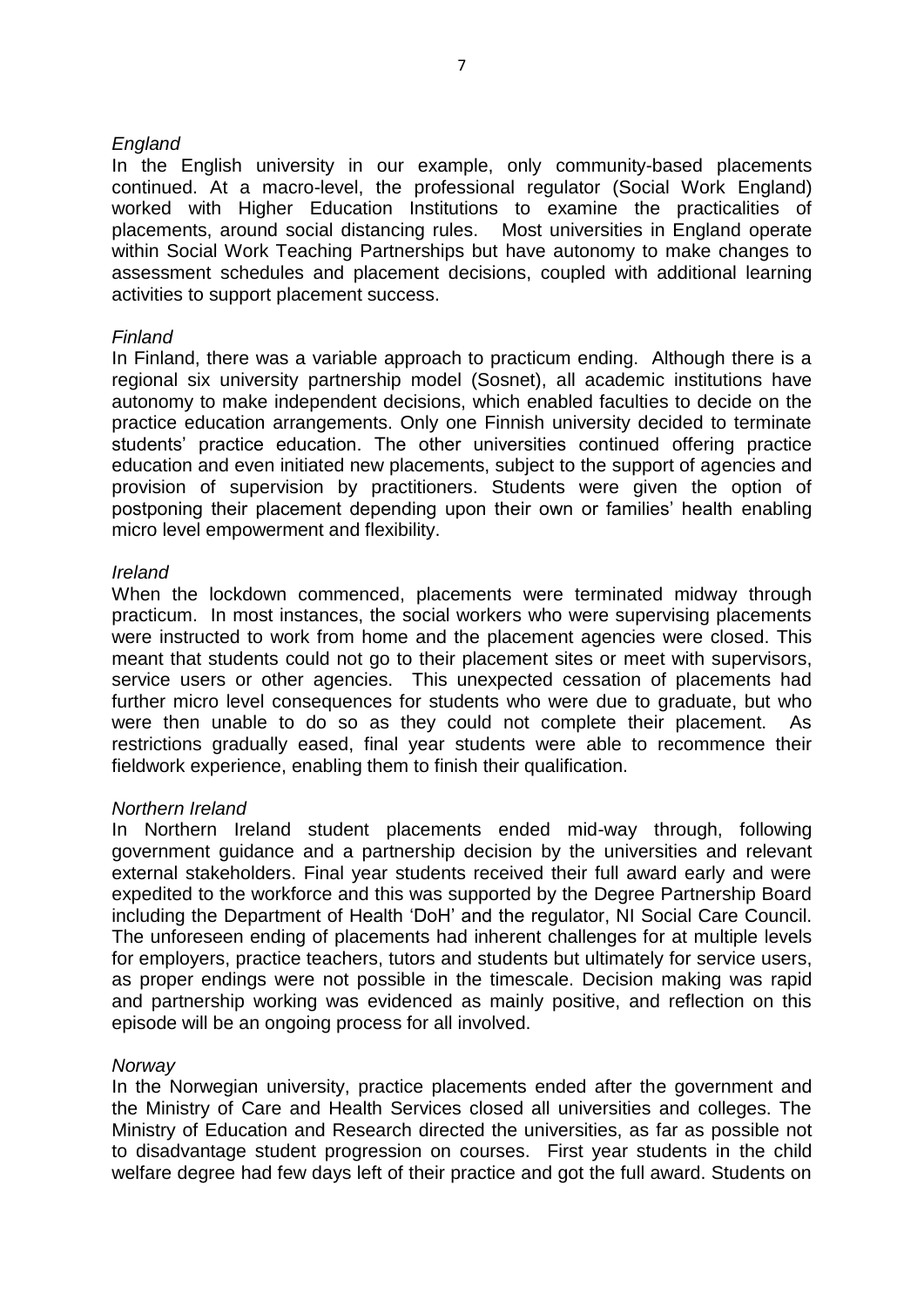social work courses were only half way through their practice and were required to complete additional work to meet the learning outcomes required. These micro level adjustments were absorbed by students, and the interruption was not expected to cause a delay in their progress.

## *Sweden*

In Sweden, timing was fortunate as campus closure did not impact as the university use (Autumn) for practicum. Therefore, in March, no students were on placement. Shorter visits to workplaces for example for interviews with social workers were transformed to online meetings or phone calls so social distancing rules were adhered to.

## *Discussion*

Boin's (2009) determinants of effective change strategies is helpful in the context of rapid change and systemic educational adjustments considered in this paper. In our examples, we have evidenced an ability to improvise and find solutions rapidly under legislative and time pressured government directives. The changes impacted on students, staff, placement providers and service users. This has happened differently across countries, but all have demonstrated the ability to provide a flexible and coordinated approach within each university, and sometimes in partnership with regional or national networks. Boin (2009) describes resilience associated with an ability to react and withstand an exogenous shock as a form of endurance with the integrity of the 'institution' remaining intact, and applied to our example, we suggest this was exemplified in progressing students to course completion, despite this disruption. Compressed modernity is a useful way to consider the speed of change that occurred at an extremely condensed rate both in terms of time and space (Chang, 2010). This concept depicts the dynamic co-existence of separate social systems in symbiotic change processes from deconstruction (of one way to doing things) to construction (to building new ways of doing things) to reconstruction (of adopting new ways of doing things).

The level of flexibility and adjustment in all our examples has provided many lessons on more efficient ways to manage social work education. Aspects of changes will be retained and only time will tell, if these will be adopted longer term to meet the 'endurance' dimension of Boin's resilience model. All authors have provided comments on adoption of some of the transformative changes that will be trialled to adopt for future usual practice. This was particularly the case for admissions in Northern Ireland, where efficiencies in time management was experienced when online interviews were adopted. In Finland, an online admissions interview plus an entrance examination is likely to be retained due to time and resource efficiency. Some universities already deliver significant levels of teaching online due to their geographic area or international student population (Australia and Finland). Practicum adjustments had a variation in approaches to ending student placements early and permitting full credit (Finland, Northern Ireland and Norway). In Northern Ireland and England, an assessed year in employment, enables students to carry forward unmet learning needs into their first year, providing a safety net to ending placements early, which helped in the rapid decision-making process but had not been part of the intended use of this structure.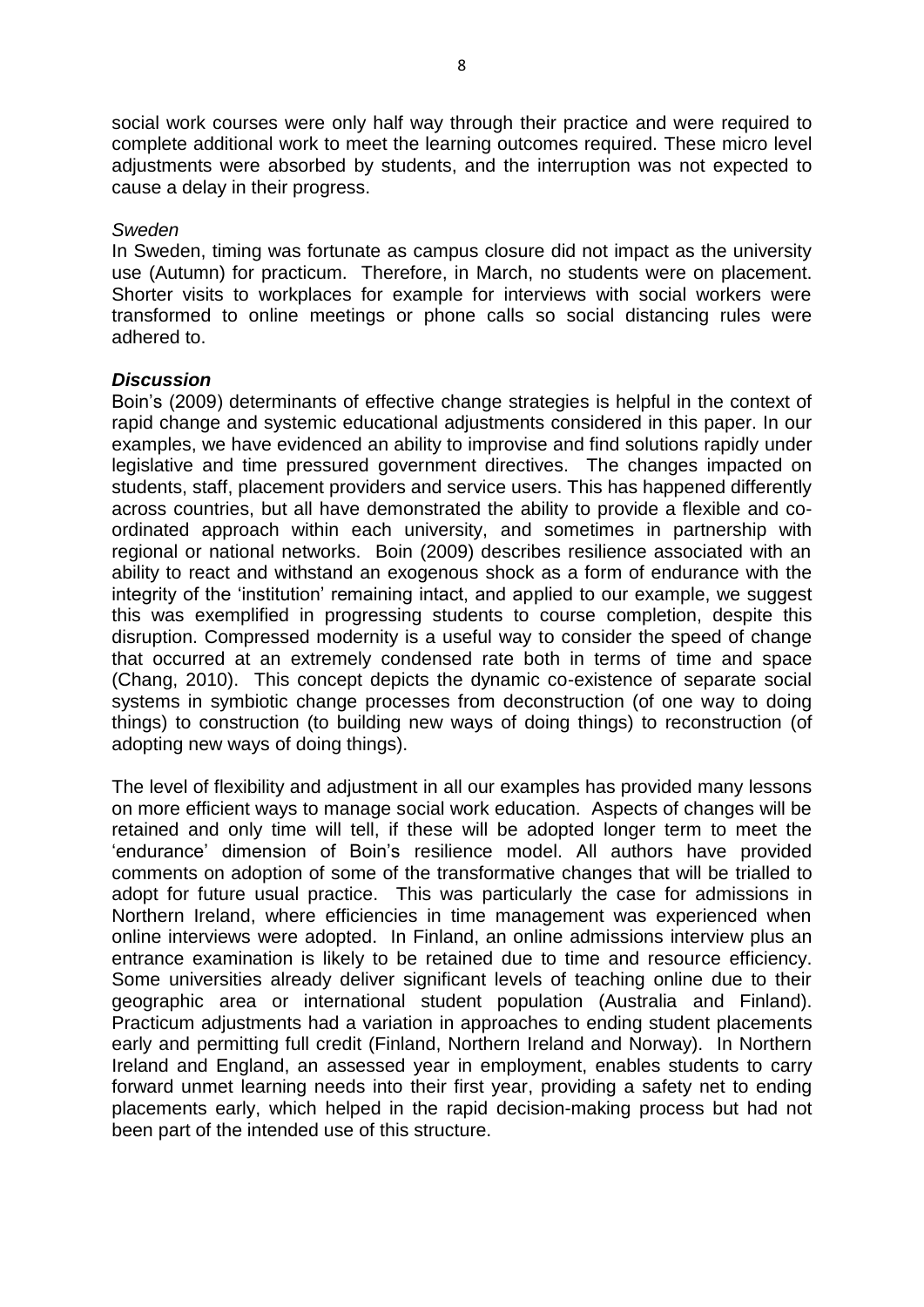## *Conclusion*

This paper has managed to capture the experience of social work educators across the included countries through the lens of systems and resilience theory. The discussion illuminates a level of insight into our commonalities and differences on how we govern and deliver social work education internationally. It also confirms the central role of the core values and principles of social work, particularly those of partnership, problem solving, communicating and minimising harm. The COVID-19 pandemic has underlined the need to quickly embrace technology, learn new skills rapidly and left educators in the position of 'learners' too. Thus, the changes impacted both those who educate and those who receive education. In sum, the reflections from the authors in these seven countries all are saying that the universities had managed the situation quite well despite some of the challenges involved at specific points. However, it is acknowledged that practicum endings with service users were abrupt, and this contrasts with social work core principles of relationship-based practice. Therefore, we consider it likely that students, tutors and practice teachers had to manage internal value conflict about this sharp cut-off, with all the implications of unplanned endings, for those involved. This needs to be further researched in a future paper and attention paid to unforeseen consequences of decisions made and whether 'endurance' is indeed a feature of these changes.

# *References*

- Australian Association of Social Work (2020b)*. COVID-19 Social Work Study FAQs*. [https://www.aasw.asn.au/careers-study/covid-19-social-work-study](https://eur03.safelinks.protection.outlook.com/?url=https%3A%2F%2Fwww.aasw.asn.au%2Fcareers-study%2Fcovid-19-social-work-study-faqs&data=02%7C01%7Cp.mcfadden%40ulster.ac.uk%7C72860d794caa48fa4b4508d805dccbd9%7C6f0b94874fa842a8aeb4bf2e2c22d4e8%7C0%7C0%7C637265793211327935&sdata=%2BGIXVBdxklJmPayhW7TiTRykO%2BLxFX7s7VvgCoyGLp0%3D&reserved=0)fags
- Boin, A. (2009). The new world of crises and crisis management: implications for policymaking and research, *Review of Policy Research*, 26(4), 367–377.
- Bronfenbrenner, U. (1992). *Ecological systems theory.* In R. Vasta (Ed.), *Six theories of child development: Revised formulations and current issues* (p. 187–249). Jessica Kingsley Publishers.

Chang, K (2010). The second modern condition? Compressed modernity as internalized reflexive cosmopolitization, *British Journal of Sociology*, 61(3), 444-464.

- Comfort, L., Boin, A., & Demchak, C. (Eds.) (2010). *Designing Resilience: Preparing for Extreme Events*. Pittsburgh: University of Pittsburgh Press.
- WHO. Coronavirus disease (COVID-19) pandemic. (2020). Accessed: March 20, 2020:

<https://www.who.int/emergencies/diseases/novel-coronavirus-2019> .